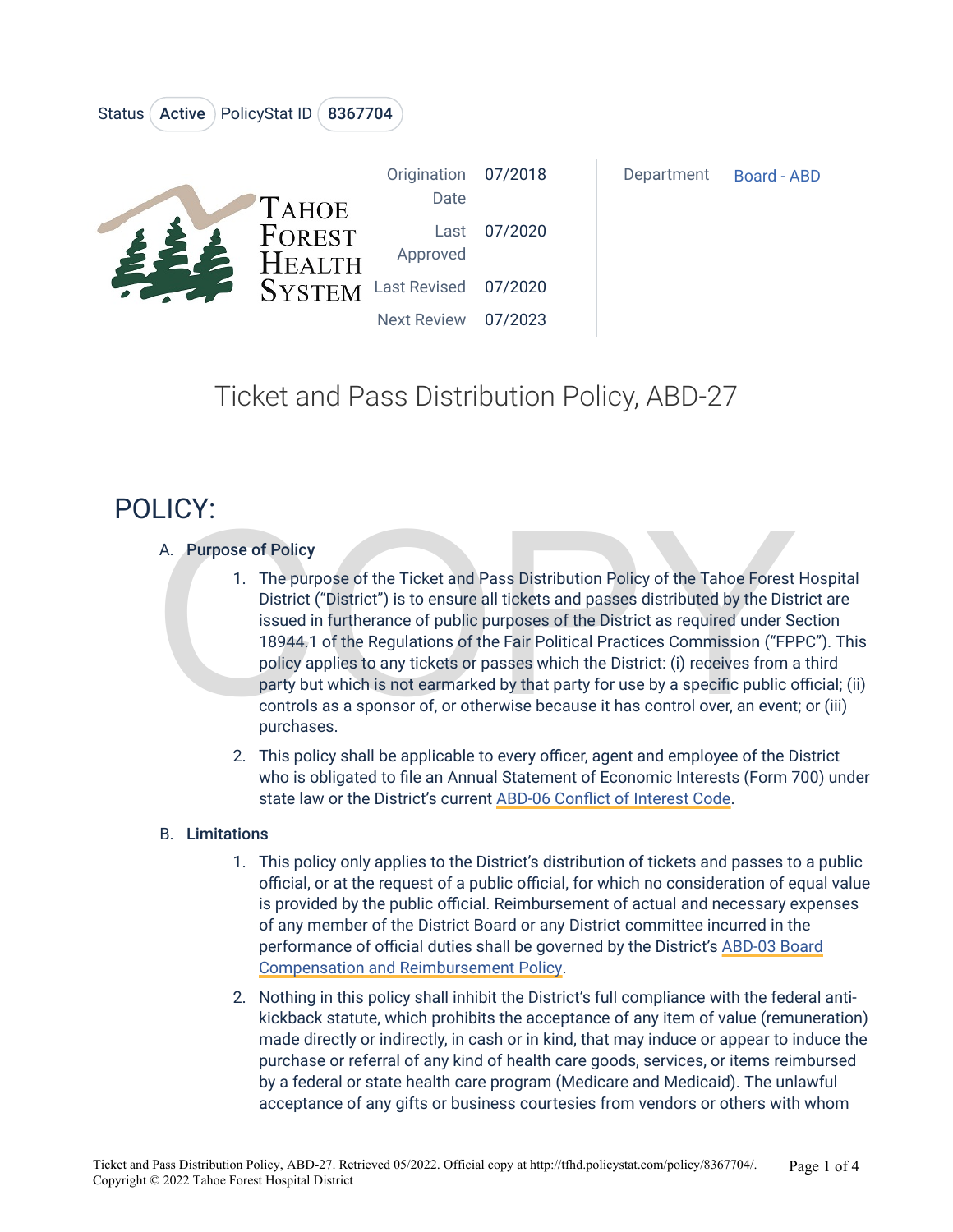the District presently conducts, or potentially could conduct business is strictly prohibited.

#### C. Official Duties; Ceremonial Roles

1. Tickets provided to public officials as part of their official duties, or tickets provided so that the public official may perform a ceremonial role or function on behalf of the District are exempt from any disclosure or reporting requirements under Section 18944.1 of the FPPC Regulations and this policy.

#### D. Public Purposes

- 1. The District may provide a ticket or pass to a person subject to this policy for any of the following District purposes provided the President and Chief Executive Officer or his or her designee, or the District Board, determines that providing the ticket or pass actually benefits the District by accomplishing one or more of the following:
	- a. Promotion of District-controlled or sponsored events, activities, or programs, including conventions and conferences.
	- b. Promotion of community programs and resources available to District employees, including nonprofit organizations and youth programs.
	- c. Highlighting the achievements of District officials, employees, or hospital stakeholders.
	- d. Promotion of private facilities available to District residents, including charitable and nonprofit facilities.
	- e. Promotion of public facilities available to District employees.
- C. Highlighting the achievements of District officials, employees, or<br>stakeholders.<br>d. Promotion of private facilities available to District residents, inclu<br>charitable and nonprofit facilities.<br>e. Promotion of public faci f. Promotion of District growth and development, including economic development and job creation opportunities, which contributes to the healthcare of the community in the future.
	- g. Promotion of special events conducted pursuant to a contract to which the District is party.
	- h. Promotion of the District on a local, regional, state, or national scale.
	- i. Promotion of open government by participation of public officials at business or community events.
	- j. Implementation of written contracts under which tickets or passes are required to be made available for District use.
	- k. Furtherance of employment retention programs.
	- l. Furtherance of special outreach programs for veterans, teachers, emergency services, medical personnel and other civil service occupations.
	- m. To reward a hospital healthcare partner for its contributions to the District or the community.
	- n. To provide opportunities to those who are receiving services from county and state agencies consistent with the District's goals for the particular population (e.g., for use by juvenile wards in the custody of the Chief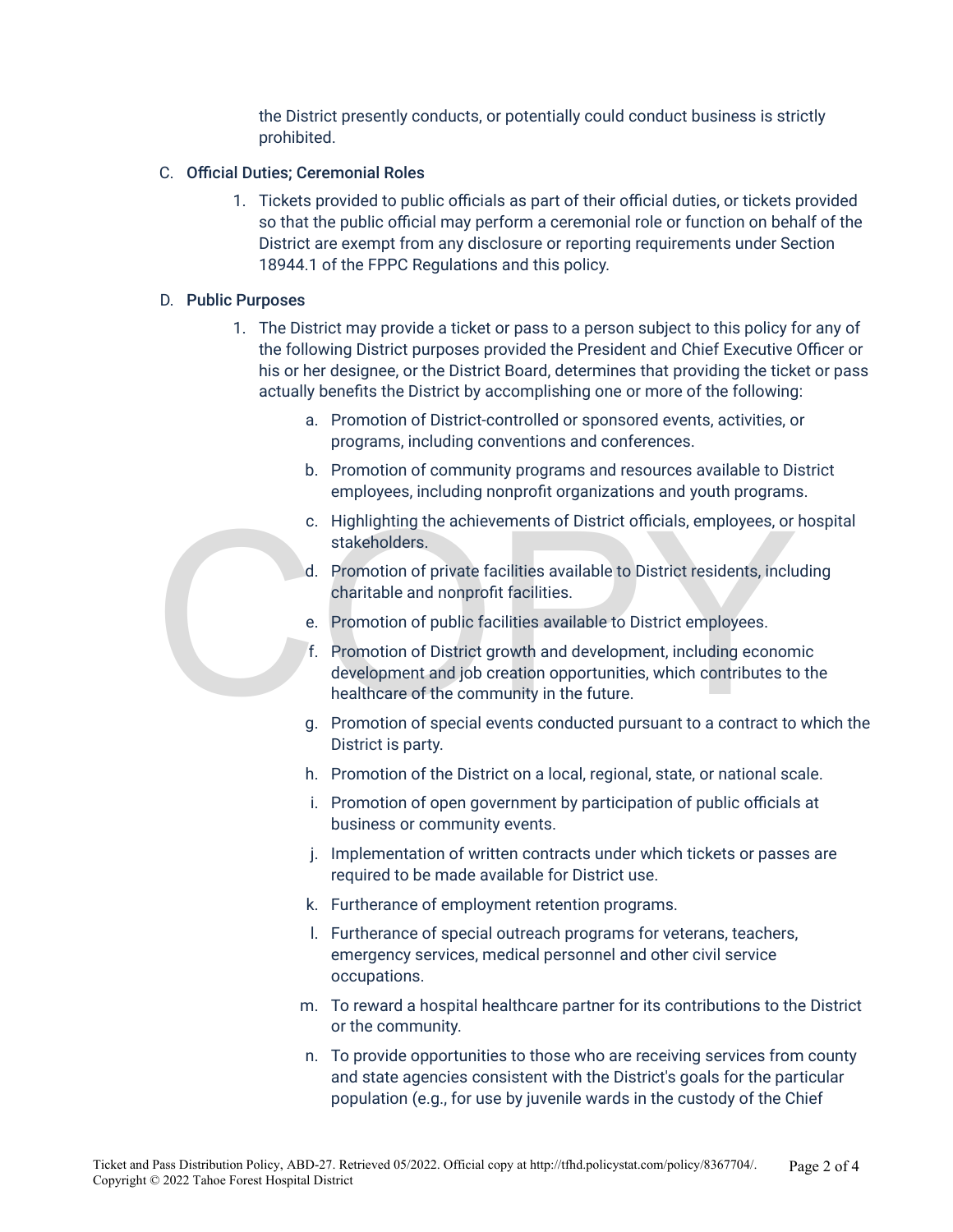Probation Officer or mental health clients and seniors receiving services from the Health and Human Services Agency/Public Health); or

- o. Any similar purpose stated in any District contract.
- 2. Tickets distributed under this section are not gifts within the meaning of the applicable FPPC regulations, and as such need not be reported on the employee's Form 700. However, the President and Chief Executive Officer or his or her designee shall report tickets distributed for a public purpose under this section on FPPC form 802 within 45 days of distribution. A completed Form 802 will be maintained as a public record and forwarded to the FPPC for posting on the FPPC web site.

#### E. Return of Tickets and Passes

- 1. Any public official may refrain from using or return any ticket or pass to the District. Under no circumstances may either the public official or a member of his or her immediate family sell any ticket and pass provided under this policy. Tickets and passes are not subject to this policy or gift limitations under the Political Reform Act if the public official reimburses the District for the fair value within 30 days of receipt.
- 2. Tickets or passes provided to public officials cannot be transferred to any other person except a member of the public official's immediate family or no more than one guest solely for their attendance at the event.
- E. The cost of public product to public official's immediate family or no more one guest solely for their attendance at the event.<br>
3. If a public official transfers a ticket he or she has received from the District anothe 3. If a public official transfers a ticket he or she has received from the District to another person, as opposed to returning the ticket to the District for redistribution or as provided in section E.2 above, then the value of the ticket or tickets he or she transfers shall constitute a gift to him or her and shall be reportable as provided by the regulations of the FPPC.

#### F. President and Chief Executive Officer

1. The District delegates the authority to distribute any ticket and pass in accordance with this policy to the President and Chief Executive Officer or his or her designee and such authority includes the power to distribute such a ticket to the President and Chief Executive Officer provided that doing so is otherwise consistent with this Policy. Tickets and passes must not be distributed disproportionately to Board Members, the President and Chief Executive Officer, political appointees, or department heads.

#### G. Website Posting

1. This policy and Form 802 reports required by Section 18944.1 of the FPPC Regulations shall be posted on the District's website as required by that Section.

### Approval Signatures

#### Step Description **Approver** Approver Date